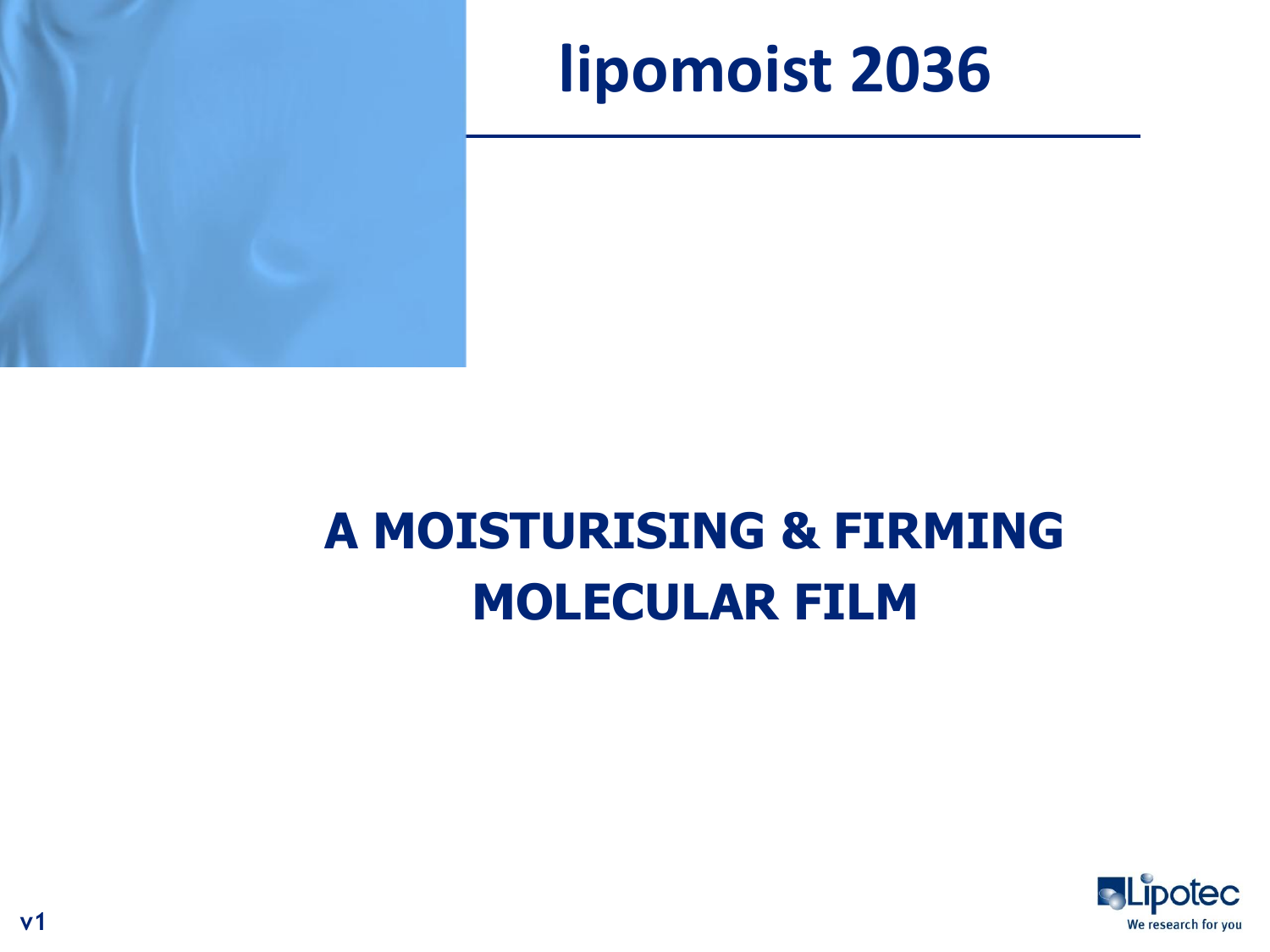## **lipomoist 2036** SIGNS OF AGING

As we age, skin loses firmness and elasticity.





#### reduced collagen synthesis

#### increased collagen degradation

increased MMP expression & collagen glycation.

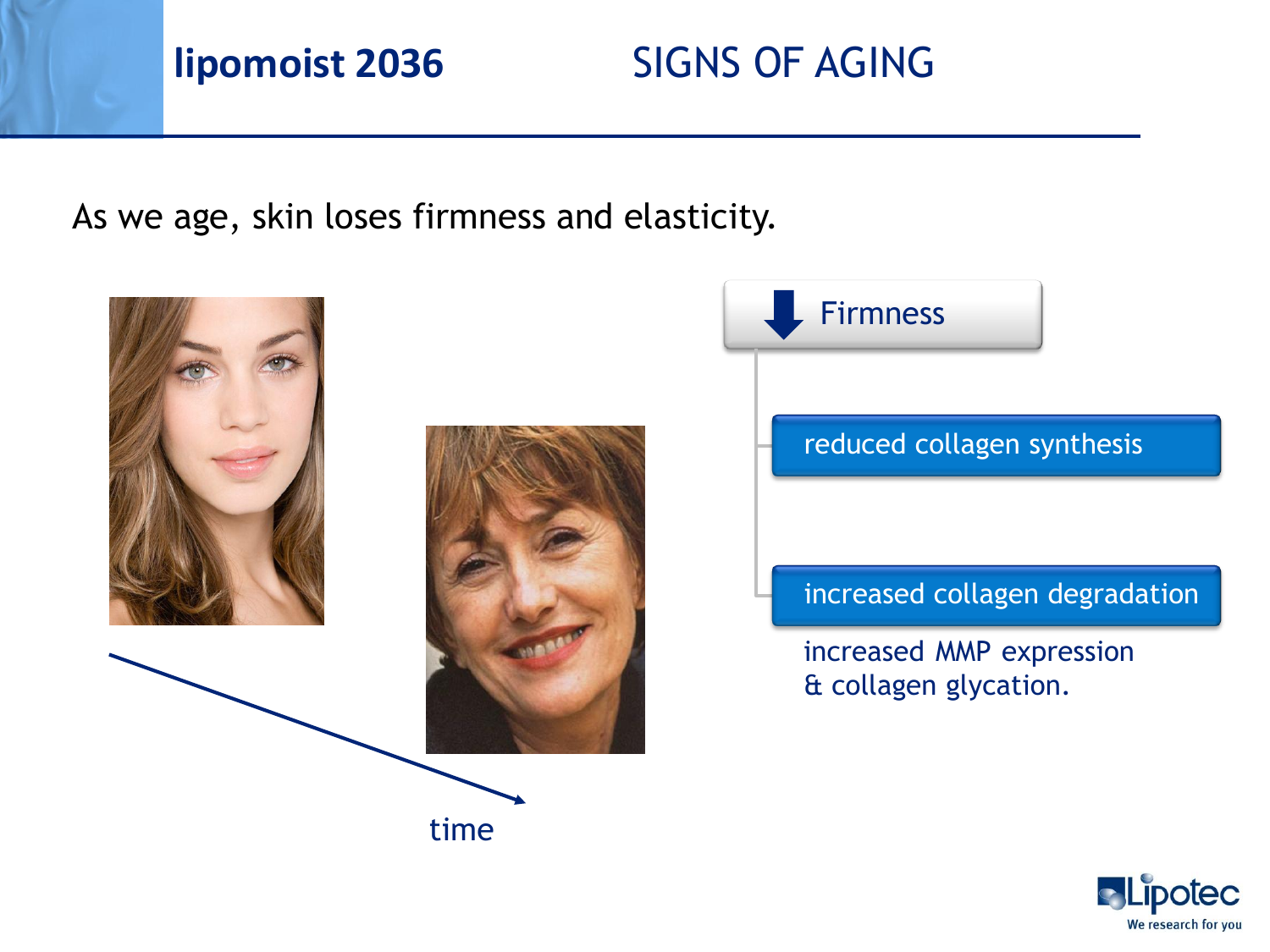**lipomoist 2036** RECOVERING FIRMNESS!

Boosting cellular protein levels, skin firmness can be recovered.

Focus on:



## Collagen type IV

 $\checkmark$  The most abundant structural component of basement membranes.

 $\checkmark$  It constitutes a stable scaffold for the basal lamina of the Dermo-Epidermal Junction.

 $\checkmark$  It serves as anchoring support for cells and other constituens of the basement membrane.

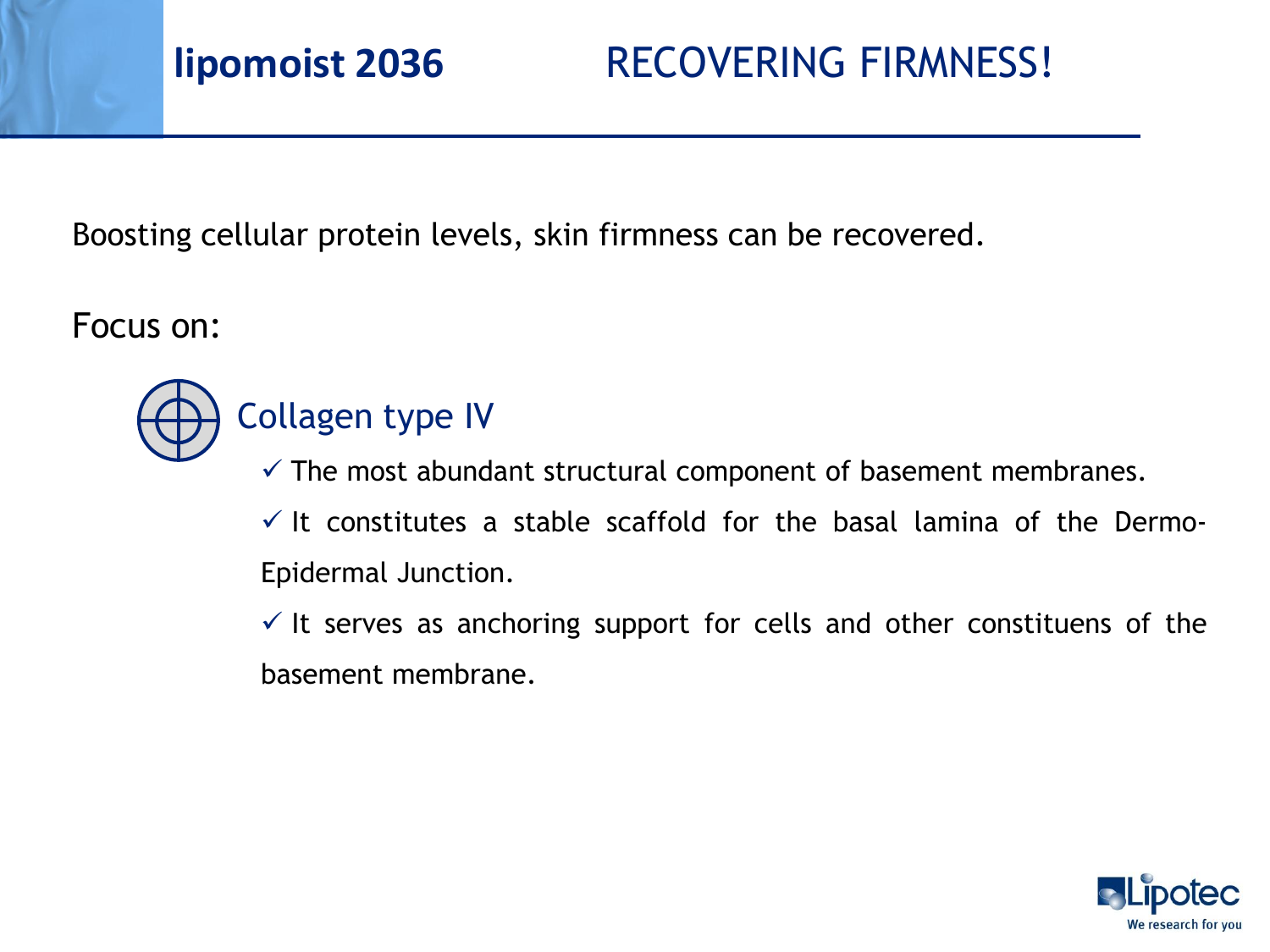## **lipomoist 2036** MOLECULAR FILM

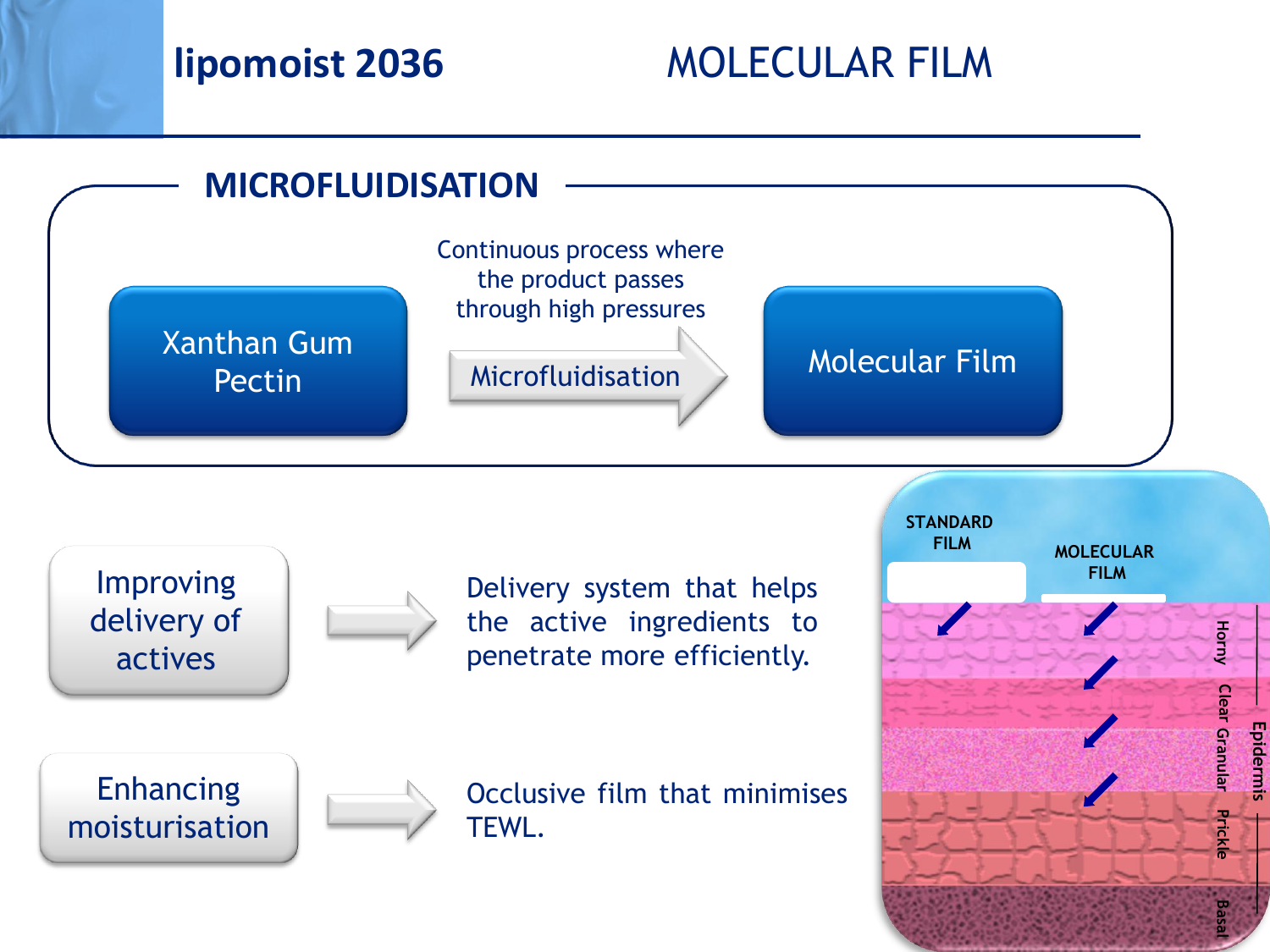# **lipomoist 2036** *IN VITRO* EFFICACY (I)

### 1. Increase of cellular protein formation on keratinocytes

- Human keratinocytes spread over a feeder layer of fibrobalsts of the culture cell 3T3 were used.
	- Total protein content was determined with the crystal violet test.
- Measurements were taken after 5 and 10 days of incubation.



lipomoist 2036 increased significantly the **total protein content**

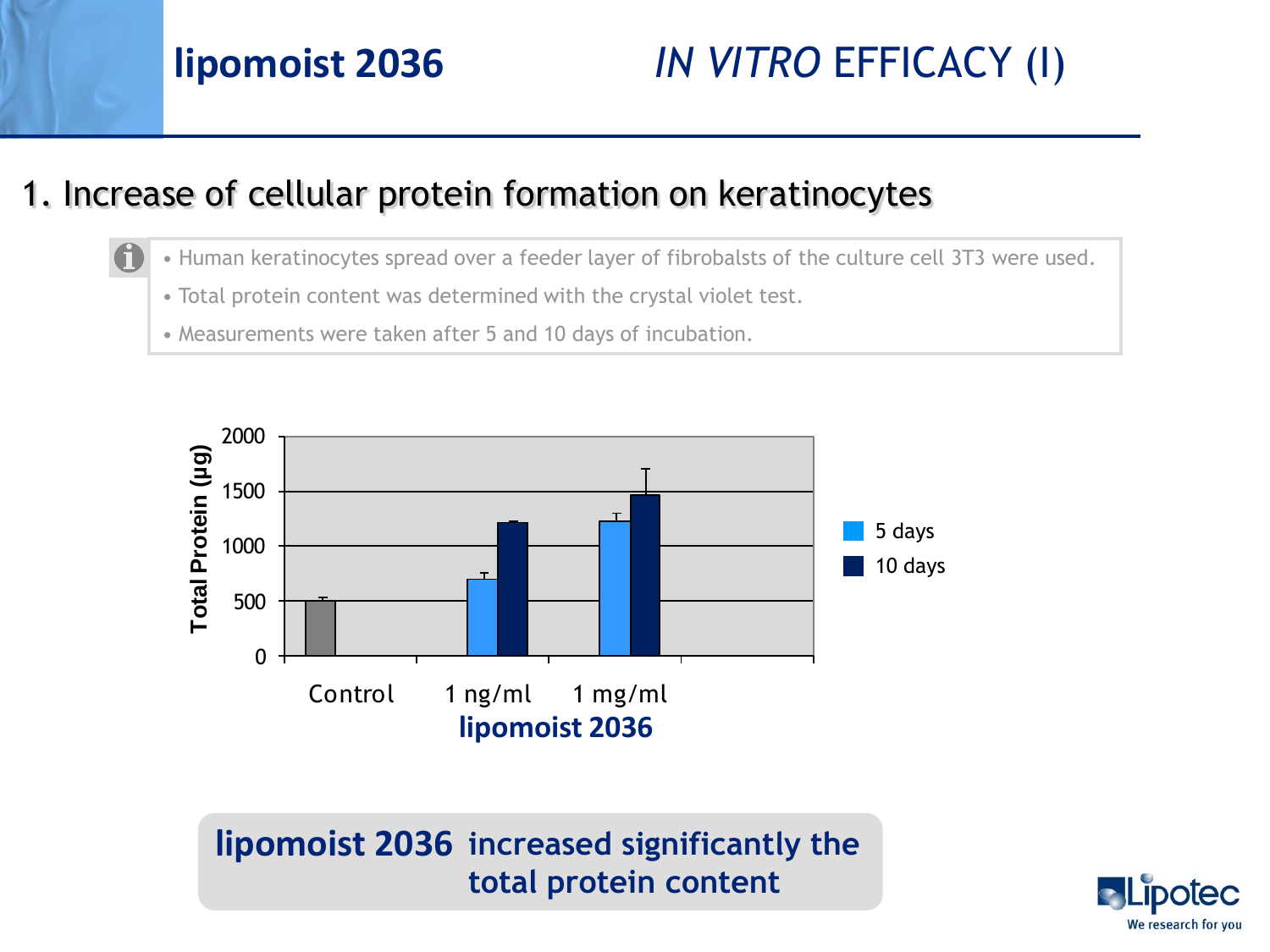*IN VITRO* EFFICACY (II)

#### 2. Increase of Collagen type IV

- Reconstituted skin was incubated for 5 and 10 days with 1mg/ml of Lipomoist 2036.
	- Collagen type IV increase was determined by the Dot Blot test.



#### **lipomoist 2036 increases Collagen type IV levels**

10% increase after 5 days and 20%, after 10 days.

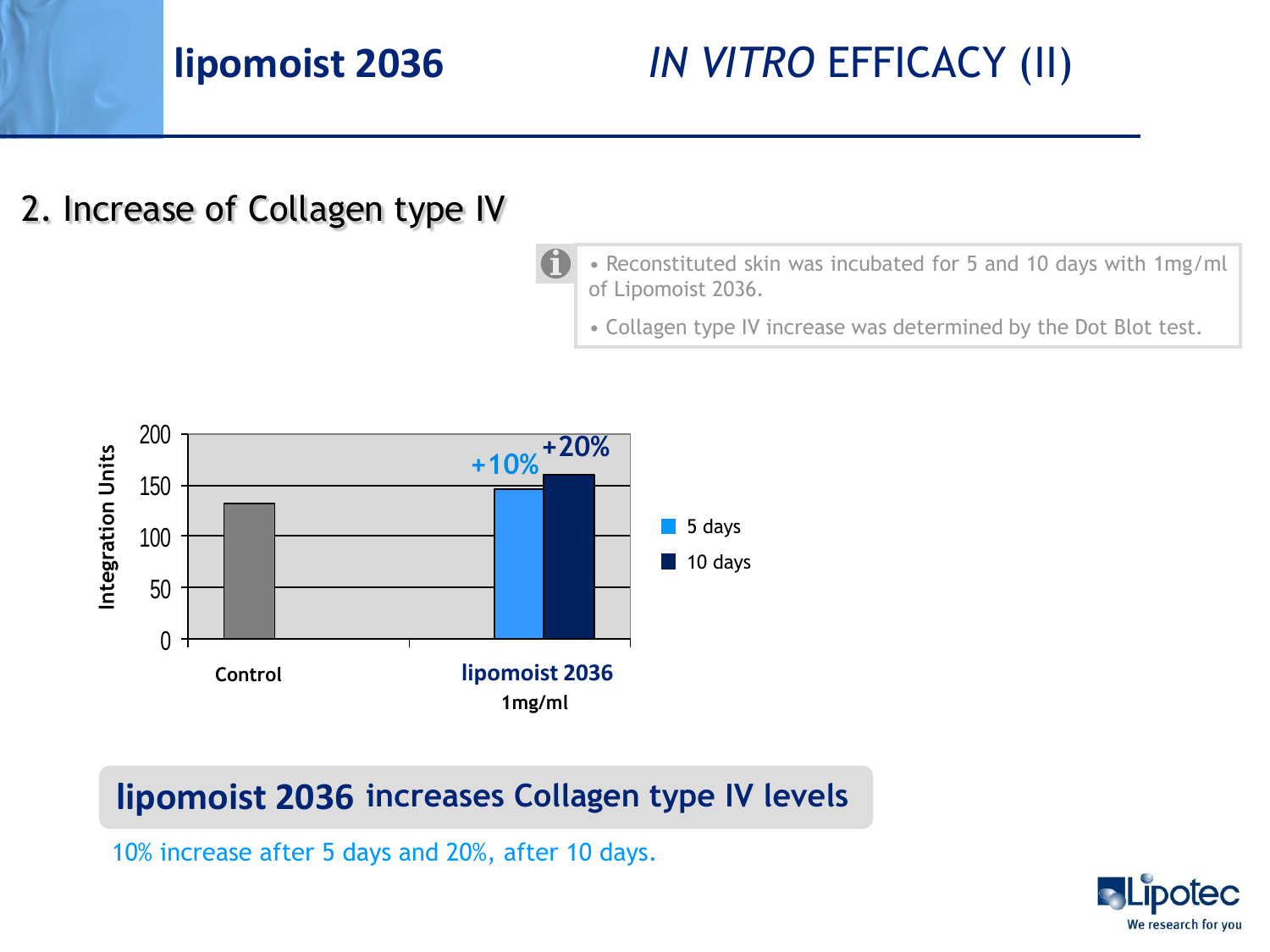

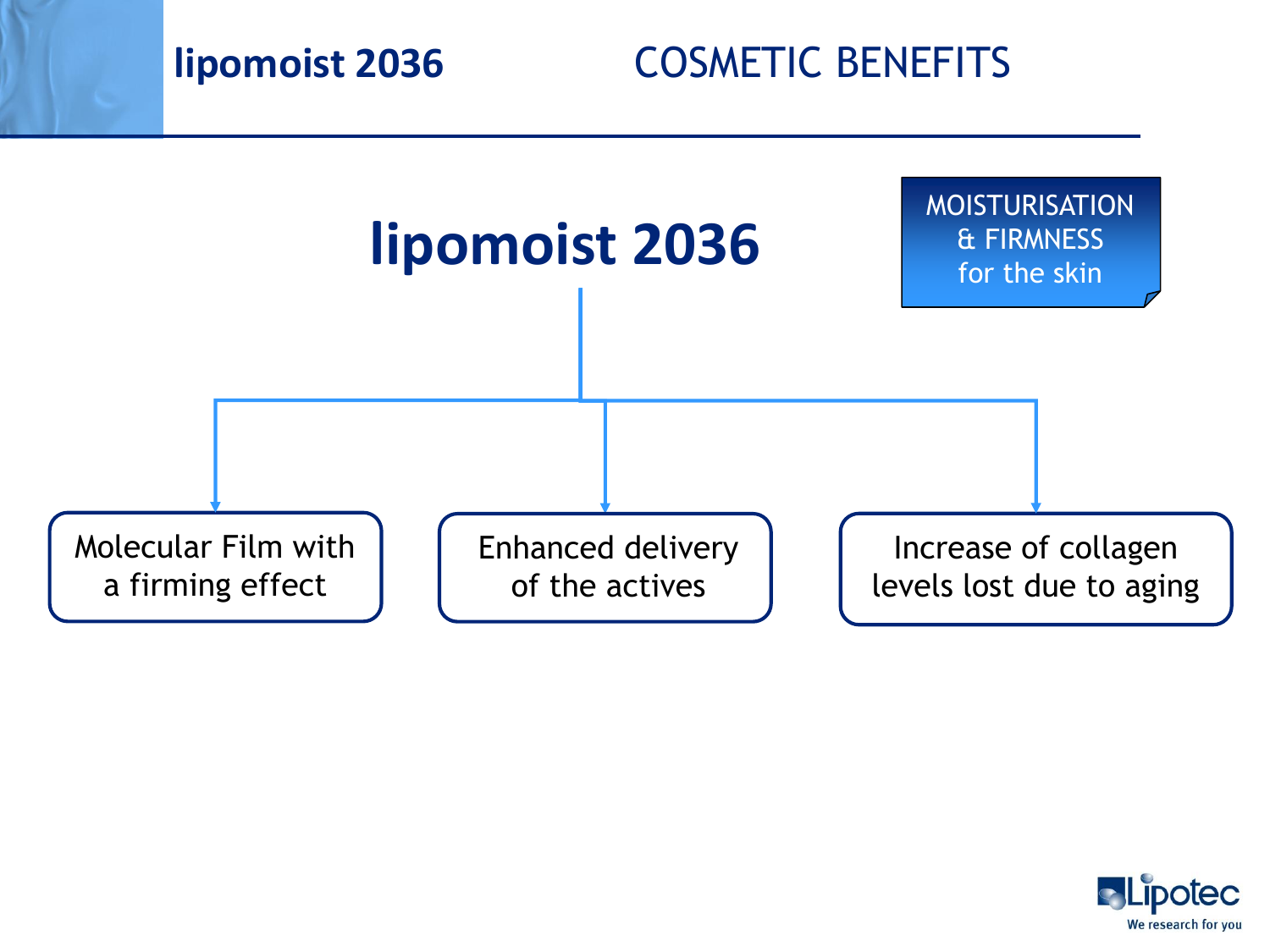# TECHNICAL INFORMATION



#### **DESCRIPTION**

Molecular film containing a submicrodispersion of heteropolysaccharides obtained by microfluidising techniques that confers a pleasant feeling to the skin, increasing skin moisture and firmness.



#### **APPEARANCE**

Opaque gel.

#### **INCI**

Water (Aqua), Xanthan Gum, Pectin, Hydrolyzed Vegetable Protein, Serine, Arginine, Proline, Disodium EDTA.

Please contact us for information on the preservative system.

#### **PROPERTIES**

Lipomoist 2036 forms a moisturising protective film on the skin. It boosts cellular protein formation.

#### **APPLICATIONS**

Lipomoist 2036 can be used in O/W emulsions, body milks, gels, sera and in general in any skin care formulation where a moisturising and firming effect is required.